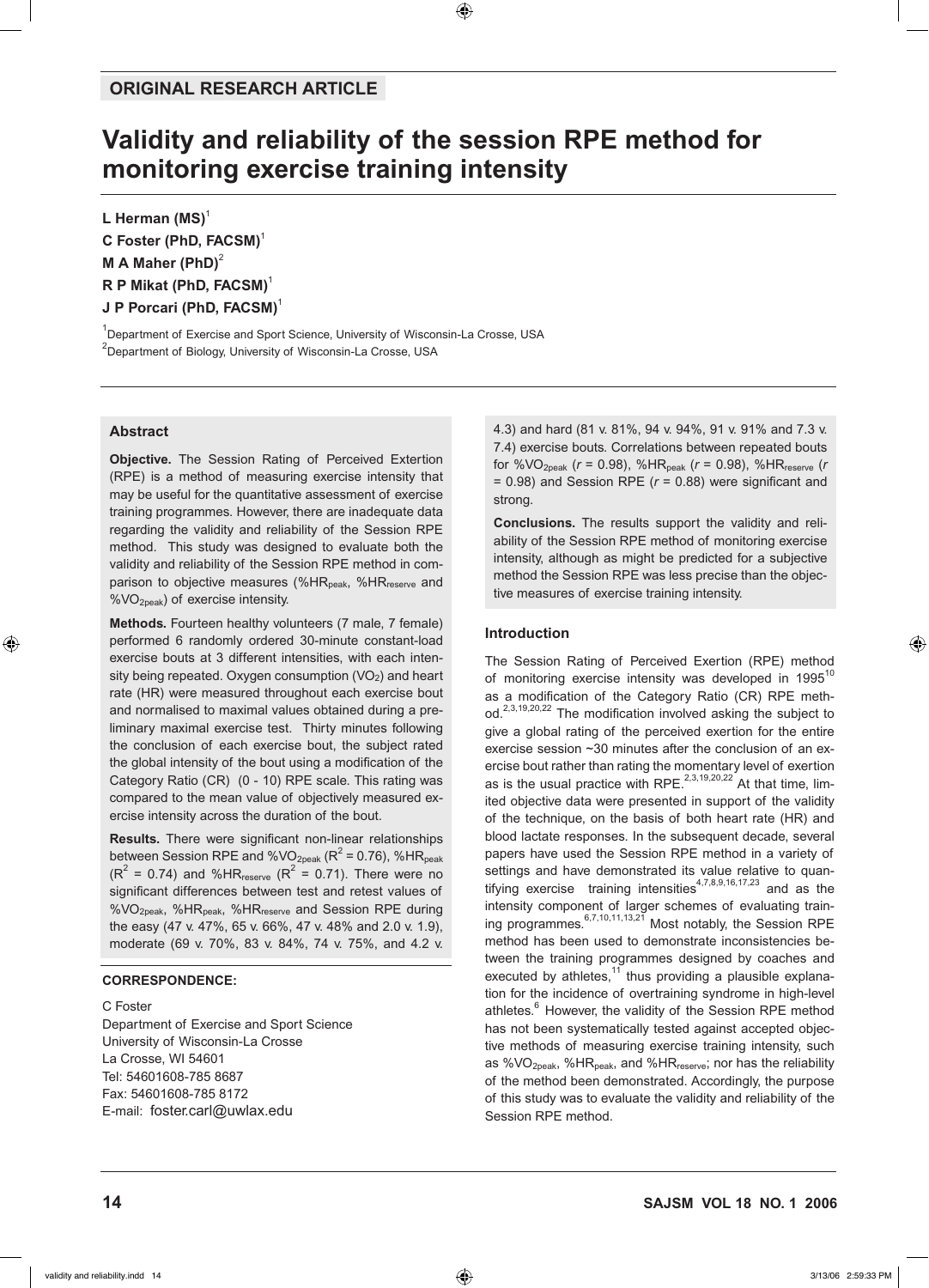# **Methods**

The subjects were 14 physically active volunteers (7 males, 7 females). All subjects completed a health screening questionnaire<sup>1</sup> which revealed no evidence that exercise testing or training should be limited. The subjects provided informed consent and the protocol for this study was approved by the Institutional Review Board for the Protection of Human Subjects at the University of Wisconsin-La Crosse. Characteristics of the subjects are presented in Table I. Since there was no expectation of a gender-related effect on the relationship between the Session RPE and objective markers of exercise intensity, the results of all subjects were pooled into a single group for analysis.

All subjects completed 7 different exercise sessions with a minimum of 2 days of rest between sessions. The first session was an incremental test to fatigue to determine maximal exercise responses for HR and peak oxygen uptake  $(VO<sub>2peak</sub>)$  (highest 30-second  $VO<sub>2</sub>$  observed during the test). Each subject completed all of their exercise sessions on either a cycle ergometer or treadmill, depending on their normal exercise habits. During the cycle ergometer protocol, the starting power output was 25 W and was increased by 25 W every 2 minutes. During the treadmill protocol, the belt velocity was set at either 5.6 or 8.1 kph (1.56 or 2.23 m.s<sup>-1</sup>), depending on whether the subject regularly walked or ran for exercise. The grade was 0% initially, and was increased by 2% every 2 minutes. The next 6, randomly ordered, sessions, were performed using the same mode of exercise. Each was 30 minutes in duration, was of constant intensity within the trial, and varied in intensity between trials. There were 3 different intensity levels, designed to correspond to easy effort (~40 - 50% VO<sub>2peak</sub>), moderate effort (~60 - 70% VO2peak), and hard effort (~80 - 90%VO2peak). Each subject completed each intensity session twice. During every exercise session, respiratory gas exchange was measured using open-circuit spirometry (Quinton Q-MC, Seattle, WA) and HR was measured using radiotelemetry (Polar Electo-Oy, Finland). The RPE was assessed every 5 minutes throughout each exercise bout using the CR scale (Table II). Thirty minutes after completing the exercise session (after having time to shower and change clothes), each subject rated the perceived intensity of the entire exercise session according to the Session RPE scale (Table II), which is a modification of the conventional CR RPE scale, with verbal anchors changed to represent terms that are more relevant to exercisers fluent in American idiomatic English. In place of the usual specific verbal instructions normally used with

| TABLE I. Mean (± standard deviation) characteristics<br>of the subjects |                |                |
|-------------------------------------------------------------------------|----------------|----------------|
|                                                                         | <b>Men</b>     | Women          |
| Age (years)                                                             | $33 \pm 16$    | $23 \pm 1$     |
| Height (cm)                                                             | $180 \pm 9$    | $165 \pm 7$    |
| Body mass (kg)                                                          | $93 \pm 17$    | $58 \pm 5$     |
| VO2peak (ml.kg                                                          | $41.5 \pm 9.9$ | $44.9 \pm 5.9$ |
| HRpeak (beats.min $^{-1}$ )                                             | $170 \pm 19$   | $186 \pm 22$   |

| <b>TABLE II. Modification of the Rating of Perceived Ex-</b> |  |  |  |
|--------------------------------------------------------------|--|--|--|
| ertion Scale. Subjects rated the entire exercise ses-        |  |  |  |
| sion 30 minutes after exercise in response to the ver-       |  |  |  |
| bal prompt 'How was your workout?'                           |  |  |  |

| Rating         | Verbal anchor   |
|----------------|-----------------|
| $\Omega$       | Rest            |
| $\mathbf 1$    | Very easy       |
| $\overline{2}$ | Easy            |
| 3              | Moderate        |
| $\overline{4}$ | Sort of hard    |
| 5              | Hard            |
| 6              |                 |
| $\overline{7}$ | Very hard       |
| 8              | Very, very hard |
| 9              | Near maximal    |
| 10             | Maximal         |

the RPE scale, the only verbal prompting was 'How was your workout?'

Statistical comparisons were made using repeated measures analysis of variance (ANOVA) for an intensity x trials design. Statistical significance was accepted when *p*  < 0.05. Post hoc comparisons, when justified by ANOVA, were performed using the Tukey test. Curve fitting and computation of correlation coefficients and/or coefficients of determination were made using a least squares technique.

#### **Results**

The tests were completed by all subjects without complications, and all subjects completed all tests. The mean serial responses of VO<sub>2</sub>, HR and RPE are presented in Fig. 1. The low-intensity exercise bout satisfied criteria for a steady state of VO<sub>2</sub>, whereas the moderate and hard exercise bouts displayed evidence of a slow component of  $VO<sub>2</sub>$ . All outcome measures differed ( $p < 0.05$ ) between the 3 intensity levels. There was no significant difference between exercise intensity, measured by %VO<sub>2peak</sub>, %HR<sub>peak</sub>, %HR<sub>reserve</sub> and Session RPE during repeat trials at the same exercise intensity bout (Fig. 2).

The Session RPE estimate of exercise intensity was also shown to be reliable using regression analysis. The relationships between day 1 and day 2 for Session RPE ( $R^2$  $= 0.78$ , standard error of estimate (SEE) = 1.2), %VO<sub>2peak</sub>  $(R^{2} = 0.96, SEE = 3.2), %HR<sub>peak</sub> (R^{2} = 0.93, SEE = 3.7), and$ %HR $_{\text{reserve}}$  (R<sup>2</sup> = 0.93, SEE = 5.7) were statistically significant, and had a small SEE (Fig. 3).

The Session RPE method was compared with  $%$ VO<sub>2peak</sub>, %HR<sub>peak</sub> and %HR $_{\text{reserve}}$  to gain an appreciation of the degree to which the various methods of exercise intensity were measuring the same thing. The  $R^2$  between the Session RPE and %VO<sub>2peak</sub> ( $R^2$  = 0.76), %HR<sub>peak</sub> ( $R^2$  = 0.74), and %HR<sub>reserve</sub>  $(R<sup>2</sup> = 0.71)$  was strong, but not comparable to the  $R<sup>2</sup>$  amongst the various objective measures of exercise intensity (Fig. 4). There was apparently a much weaker relationship between the Session RPE and the objective measures of exercise intensity at the higher exercise intensities (Fig. 4).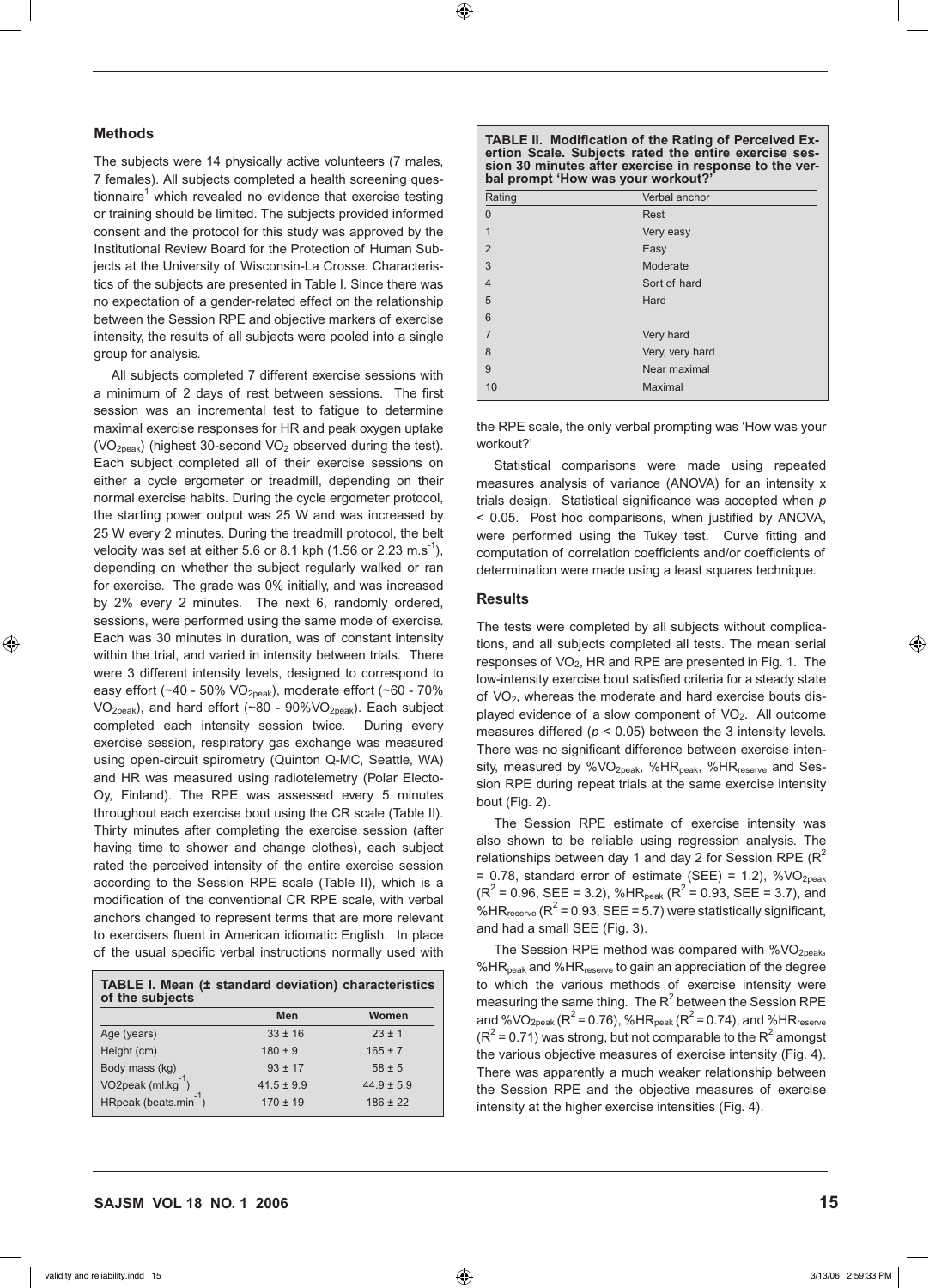

*Fig. 1. Serial responses of %VO*2max*, %HR*max *and RPE during the course of the easy, medium and hard exercise bouts. The two trials at each intensity were combined to produce the figures.* 



*Fig. 2. Mean responses of %VO*<sub>2peak</sub>, %HR<sub>max</sub>, %HR<sub>reserve</sub> *and Session RPE during Trial 1 and Trial 2 of the three exercise intensity bouts.*



*Fig. 3. Scatter plots of individual responses of Session RPE, %VO*2peak*, %HR*peak *and %HR*reserve *during Trial 1 and Trial 2, with all three intensities combined.* 

# **Discussion**

The Session RPE has already been shown to be of value in terms of evaluating exercise intensity and monitoring training in a number of situations. $6,7,10,11,13,21$  The primary outcome of this study is the demonstration that the Session RPE method is not only reliable during repeat challenge by the same exercise stimulus, but is well related to widely accepted objective measures of exercise training intensity. As such, we interpret the present data as supporting the validity of the Session RPE method as an alternative method of monitoring exercise training. The present data are comparable with previous studies<sup>2,3,19,20,22</sup> which have shown RPE to be a valid and reliable measure of momentary exercise intensity. We chose not to measure blood lactate responses during either incremental or constant intensity exercise, which is the other widely accepted objective method of measuring exercise intensity. This decision was based on practical concerns rather than any particular limitation of using lactate as a monitoring tool. Other studies demonstrating session RPE and lactate responses during similar exercise bouts would be of interest, and would provide a test of our early results with the Session RPE method compared with blood lactate responses.<sup>10</sup>

In this study, we used constant-load exercise bouts as the method for providing the exercise challenge. This was done because it was much more convenient to represent the exercise intensity using objective methods during steady-state exercise. Previous studies from our laboratory have compared the Session RPE method with HR-based measures of exercise intensity during non-steady state exercise,<sup>8,9</sup> with substantially similar findings to the present data. Thus, we believe that the collective experience suggests that the Session RPE method is a valid marker of exercise intensity under a variety of situations. Other studies from our laboratory have demonstrated that the 'drift' in Session RPE